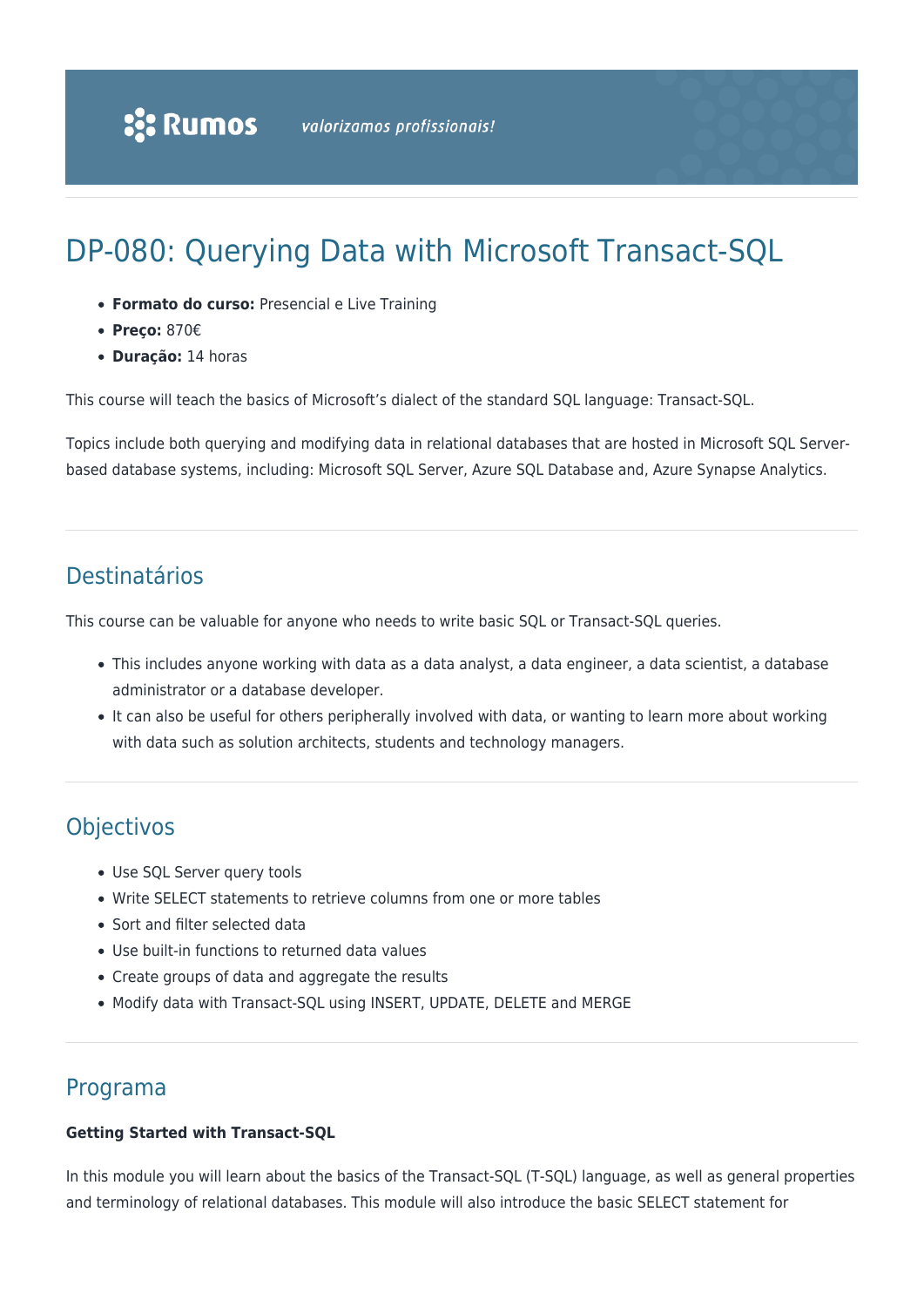#### retrieving data from a table.

#### Lessons

- Introduction to Transact-SOL
- Using the SELECT statement

Lab : Get started with SQL Server query tools and writing queries in T-SQL

After completing this module, students will be able to:

- Using a query tool to write and execute queries in Transact-SQL
- Understand the basic concepts of relational database and the T-SQL language
- Write SELECT statements to retrieve data from a relational database table
- Understand basic datatypes and how they are used
- Understand the basics of NULL values

## **Sorting and Filtering Query Results**

In the module you will learn how to control what data is returned, the order in which it is returned. You will use the ORDER BY clause, with and without paging. You will learn about various kinds of filters that can be used in the WHERE clause to control which data rows are returned. You will also learn how to manage the results by removing duplicates with DISTINCT.

#### Lessons

- Sorting query results
- Filtering the data

Lab : Sort and filter data returned by SELECT queries

After completing this module, students will be able to:

- Use ORDER BY to sort results from a T-SQL SELECT statement
- Add a TOP clause to limit the ordered rows returned
- Page the sorted data with OFFSET-FET
- Write WHERE clauses to filter the rows returned
- Use DISTINCT to eliminate duplicate rows in the results

## **Using Joins and Subqueries**

In this module, you will explore T-SQL queries which access data from multiple tables with various kinds of JOIN operations and simple subqueries.

Lessons

- Using JOIN operations
- Using subqueries

Lab : Write queries with JOIN operations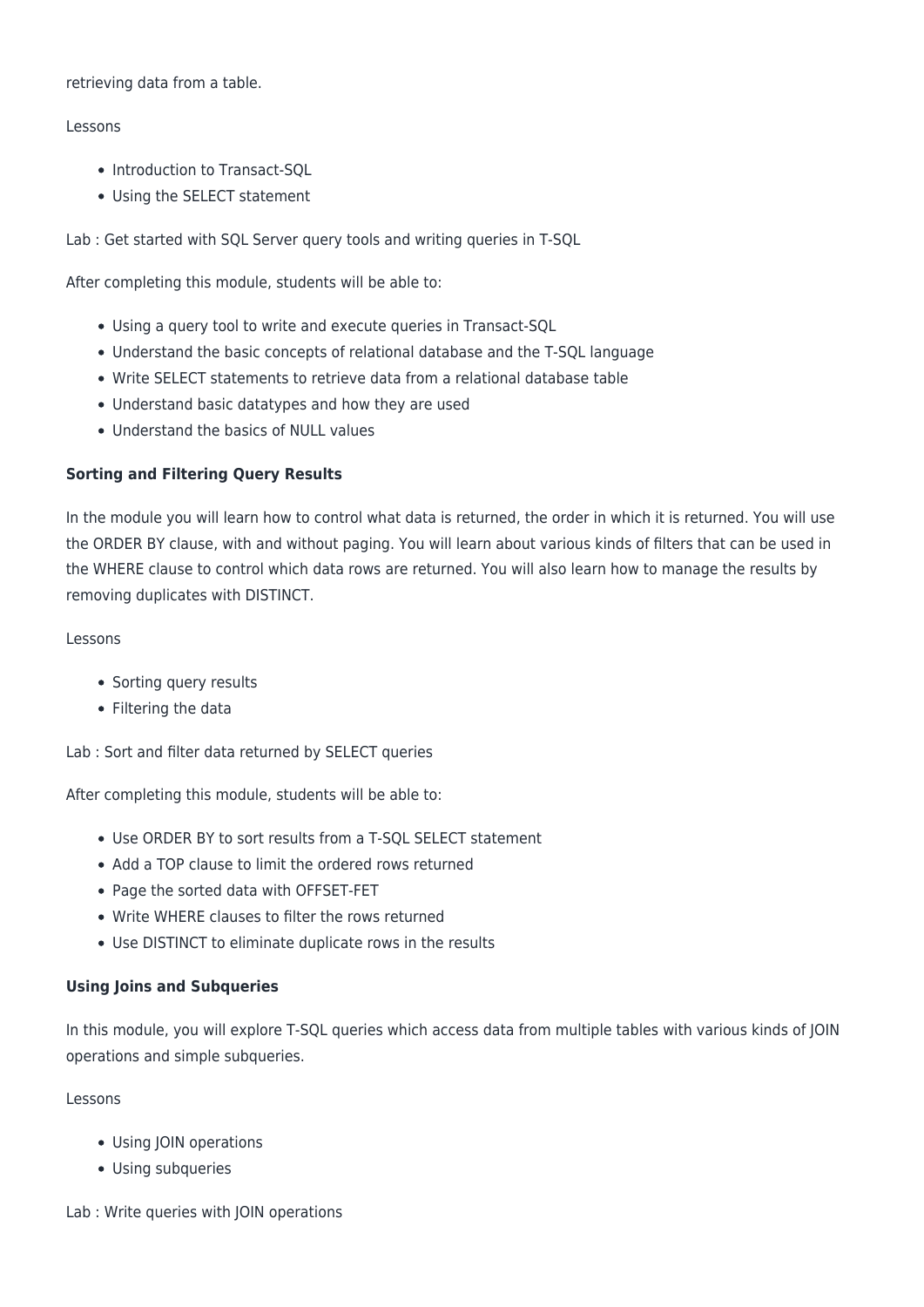#### Lab : Write SELECT statements using subqueries

After completing this module, students will be able to:

- Write queries accessing data from multiple tables using JOIN operations
- Understand the differences between type of JOIN operations: INNER JOIN, OUTER JOIN, CROSS JOIN
- Understand how to join a table to itself with a self-join
- Write subqueries within a SELECT statement
- Understand the difference between scalar and multi-valued subqueries
- Understand the difference between correlated and self-contained subqueries

## **Using Built-in Functions**

In the module you will explore the use of built-in functions for returning computed or special values in the SELECT list or in the WHERE clause. Functions include math functions, string functions and system functions. There are other types of functions that will be mentioned, but not discussed in detail. You will also learn how to combine rows of data into a single group, providing summary information for the group such as SUM, MIN or MAX.

#### Lessons

- Getting started with scalar functions
- Grouping aggregated results

## Lab : Built-in functions

After completing this module, students will be able to:

- Write queries using scalar functions
- Write queries using aggregate functions
- Use GROUP BY to combine data into groups based on a common column value
- Understand how HAVING is used to filter groups of rows

## **Modifying Data**

In this module, you will learn the T-SQL statements for modifying table data including UPDATE, DELETE and MERGE as well as various options for INSERT including creating a new table with data from an existing table. You will also look at how to have the system automatically supply values for columns as the data is inserted.

## Lessons

- Inserting data into tables
- Modifying and deleting data

## Lab : Modify data

After completing this module, students will be able to:

- Insert data into an existing table
- Specify that a column should be automatically populating with an IDENTITY or a SEQUENCE value
- Modify data using the UPDATE statement